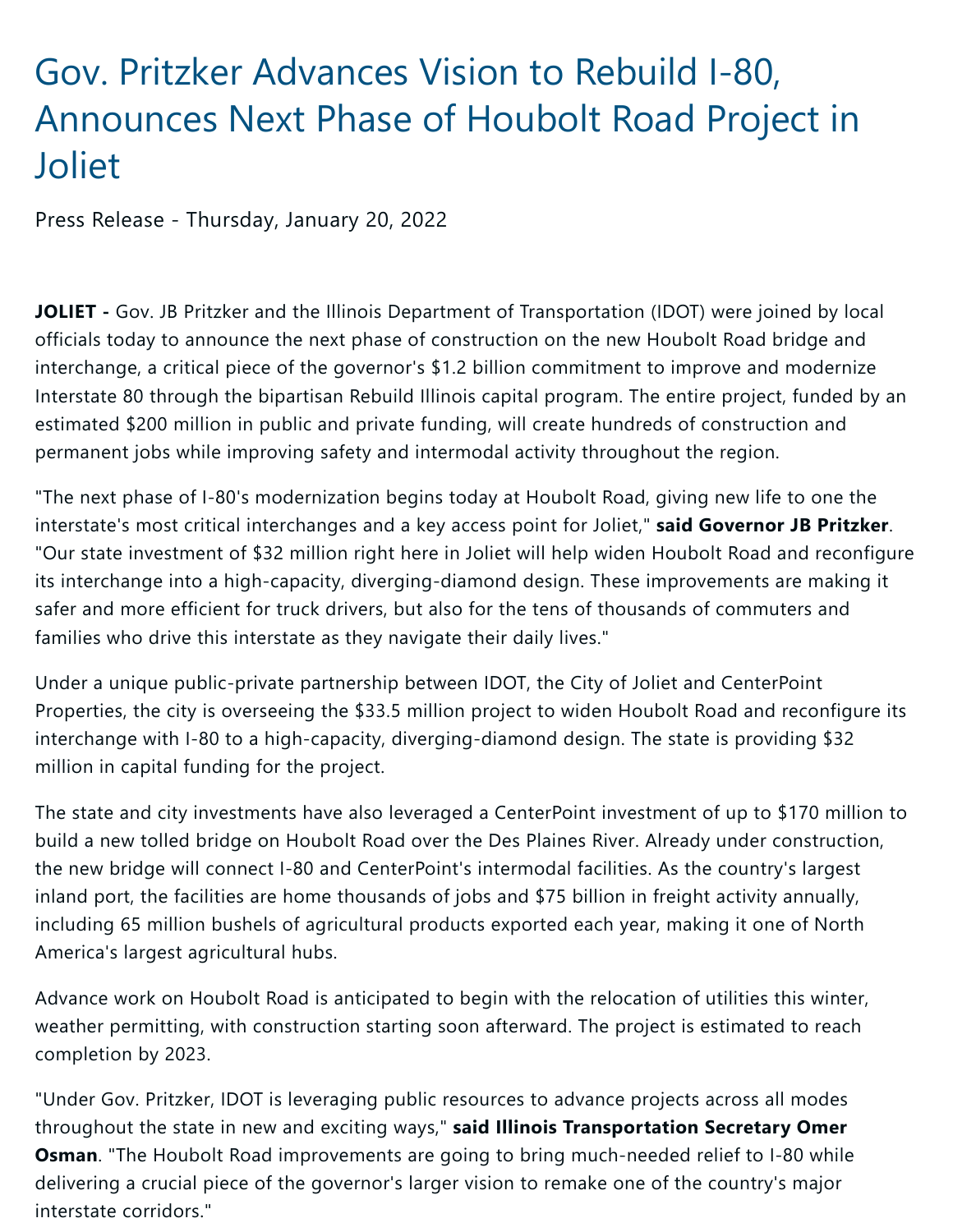Improving access to CenterPoint's intermodal facilities via Houbolt Road will reduce congestion on I-80, as well as significantly reduce traffic near the entrances to Abraham Lincoln National Cemetery and Midewin National Tallgrass Prairie along Illinois 53. Another element of the project will extend the Forest Preserve District of Will County's Rock Run Greenway Trail from north of I-80 to the Lower Rock Run Preserve and the I&M Canal Trail.

"I'm happy to see the progress being made on the construction of the Houbolt Road Bridge. We know, moving forward, the critical role this will play as development continues around the two intermodal ports in our region," **said Joliet Mayor Bob O'Dekirk**. "The public-private partnership we have forged is a model for major capital improvements moving forward. Thank you, Governor Pritzker and our state officials, for your commitment to Joliet."

The Houbolt Road improvements are key elements of Gov. Pritzker's **[vision](https://www.illinois.gov/news/press-release.24018.html)** to restore 16 miles of I-80 from Ridge Road to U.S. 30 and replace the Des Plaines River bridges -- a cornerstone project of the governor's historic, bipartisan Rebuild Illinois capital program. Construction is already underway on the overhaul of **I-80**, replacing more than 50-year-old infrastructure on a corridor that carries 80,000 vehicles a day, about 25% of which are trucks.

"The Houbolt Road Interchange Project is a game changer for this community. This project will deliver a much-needed modernization of our infrastructure and give our community space to grow while addressing constituent concerns like volume of trucks and safety. I look forward to seeing the direct benefits of the project with the U.S. Route 6 completion this October," **said Assistant Majority Leader Natalie Manley (D-Joliet).**

"This interchange is part of a historic investment in Will County infrastructure by Illinois. The return on this infrastructure investment will be enjoyed by generations of Will County residents. This is how Illinois moves forward," **said State Senator John Connor (D-Lockport).**

"Will County is a major transportation hub for the region, and this project will continue to allow our communities to grow," **said State Senator Meg Loughran Cappel (D-Shorewood).** "From job creation to improving traffic flow, the Houbolt Road project will help spur economic development in our county for years to come."

"I am extremely pleased to see this project begin, one that is a result of local and state advocates and a successful public-private partnership," **said State Representative Dagmara Avelar (D-Bolingbrook).** "This investment in our community will improve efficiency and safety on our roads, create jobs and spur economic development. I look forward to seeing the project's completion."

"This needed investment in our infrastructure reflects our area's economic growth and better prepares us for additional capacity," **said State Representative Lawrence Walsh, Jr. (D-Joliet).** "This project brings good jobs to our community and will make travel safer and more efficient for all of us."

Passed in 2019, Rebuild Illinois is investing \$33.2 billion into the state's aging transportation system, creating jobs and promoting economic growth. Rebuild Illinois is not only the largest capital program in state history but also the first one that touches all modes of Illinois transportation: roads and bridges, transit, waterways, freight and passenger rail, aviation, and bicycle and pedestrian accommodations.